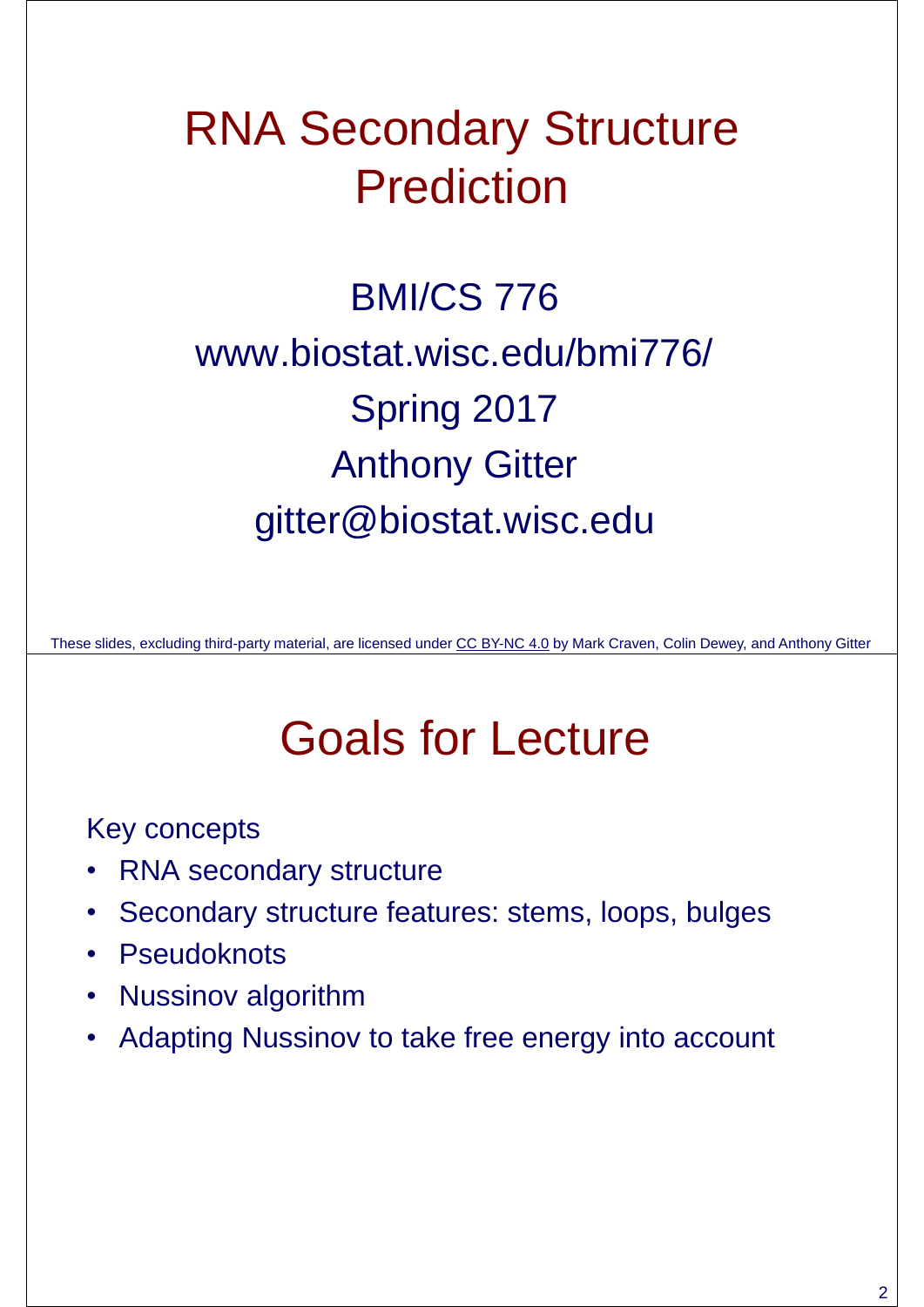# Why RNA is Interesting

- Messenger RNA (mRNA) isn't the only important class of RNA
	- ribosomal RNA (rRNA)
		- ribosomes are complexes that incorporate several RNA subunits in addition to numerous protein units
	- transfer RNA (tRNA)
		- transport amino acids to the ribosome during translation
	- the spliceosome, which performs intron splicing, is a complex with several RNA units
	- microRNAs and others that play regulatory roles
	- many viruses (e.g. HIV) have RNA genomes
	- guide RNA
		- sequence complementary determines whether to cleave DNA
- Folding of an mRNA can be involved in regulating the gene's expression

#### RNA Secondary Structure

- RNA is typically single stranded
- Folding, in large part is determined by base-pairing **A**-**U** and **C**-**G** are the canonical base pairs other bases will sometimes pair, especially **G**-**U**
- Base-paired structure is referred to as the *secondary structure* of RNA
- Related RNAs often have homologous secondary structure without significant sequence similarity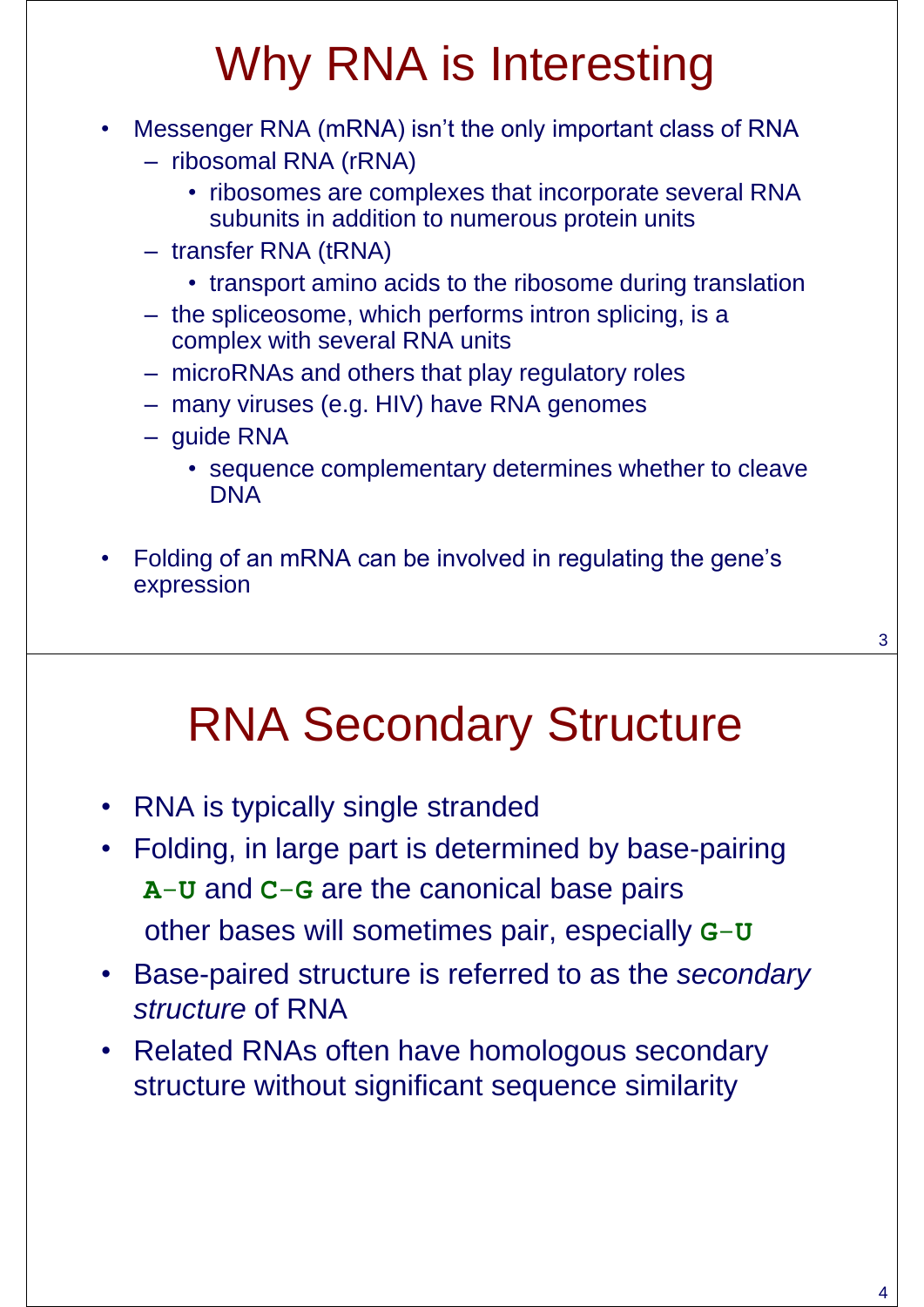# tRNA Secondary Structure



# Small Subunit Ribosomal RNA

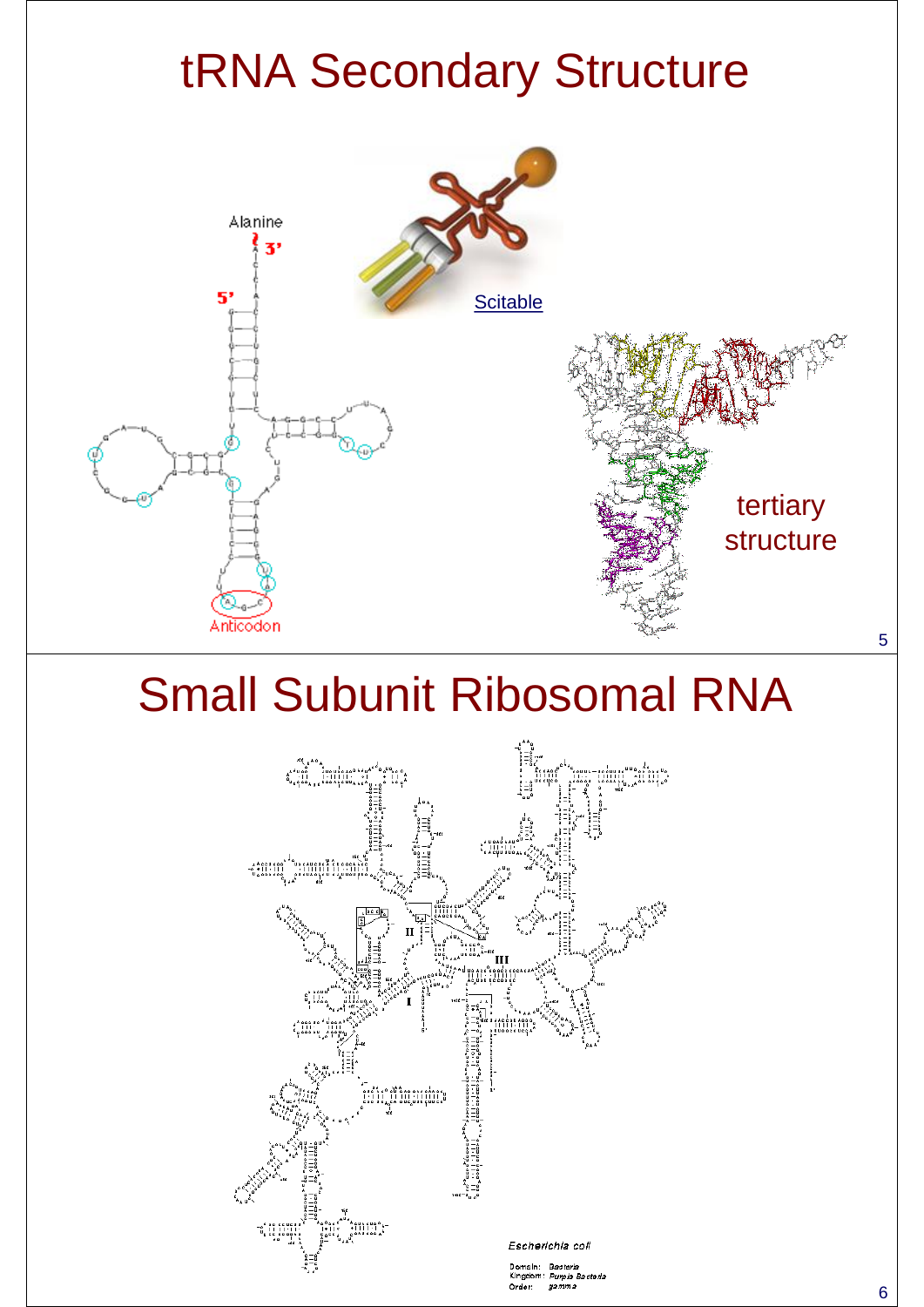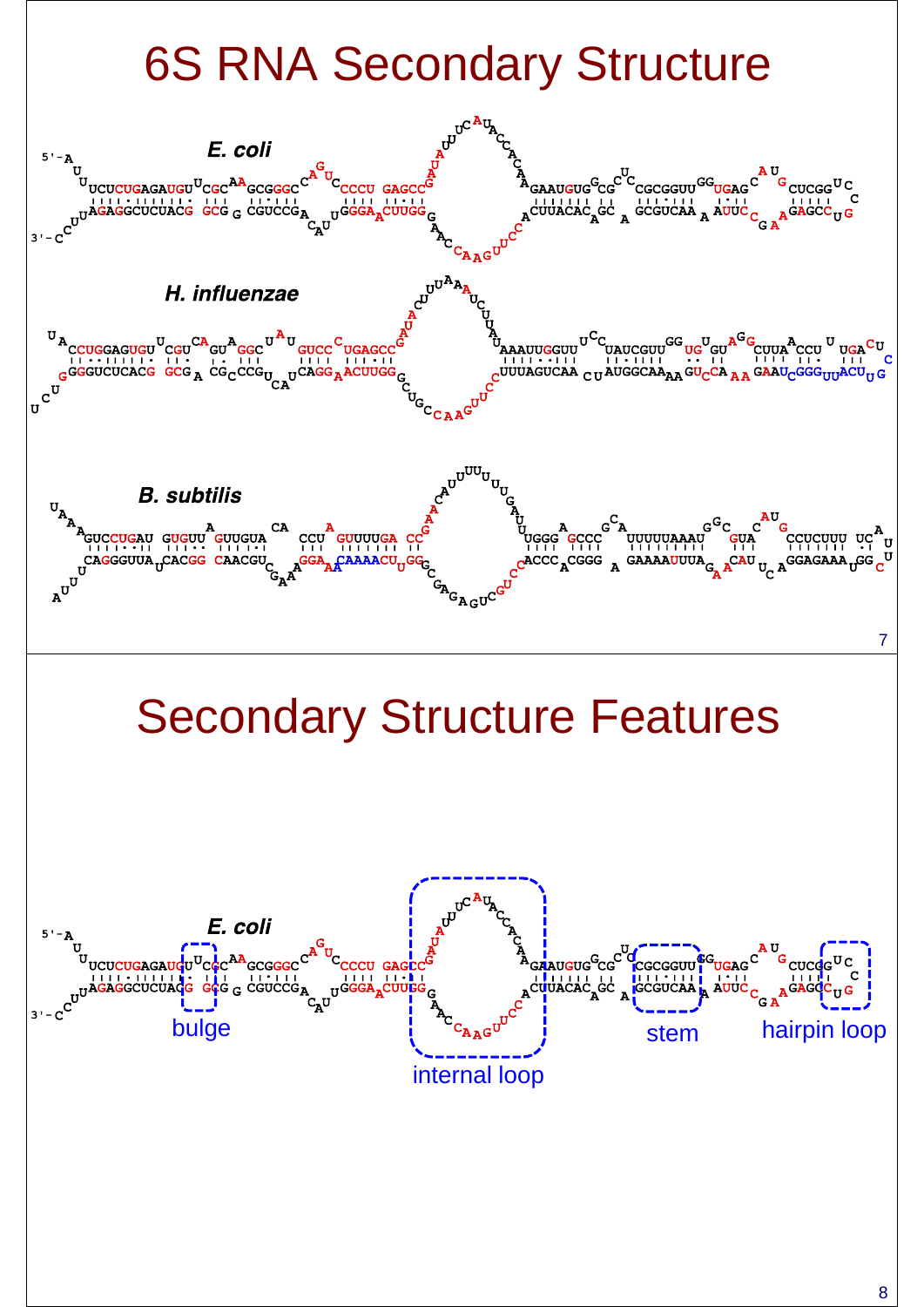# Secondary structure as CFG

• Context-free grammar (CFG) is a suitable formalism for representing palindrome languages



#### Four Key Problems

- Predicting RNA secondary structure **Given**: RNA sequence **Do**: predict secondary structure that sequence will fold into Focus for today
- Searching for instances of a given structure **Given**: an RNA sequence or its secondary structure **Do**: find sequences that will fold into a similar structure
- Modeling a family of RNAs **Given**: a set of RNA sequences with similar secondary structure **Do**: construct a model that captures the secondary structure regularities of the set
- Identifying novel RNA genes **Given**: a pair of homologous DNA sequences **Do**: identify subsequences that appear to have highly conserved RNA secondary structure (putative RNA genes)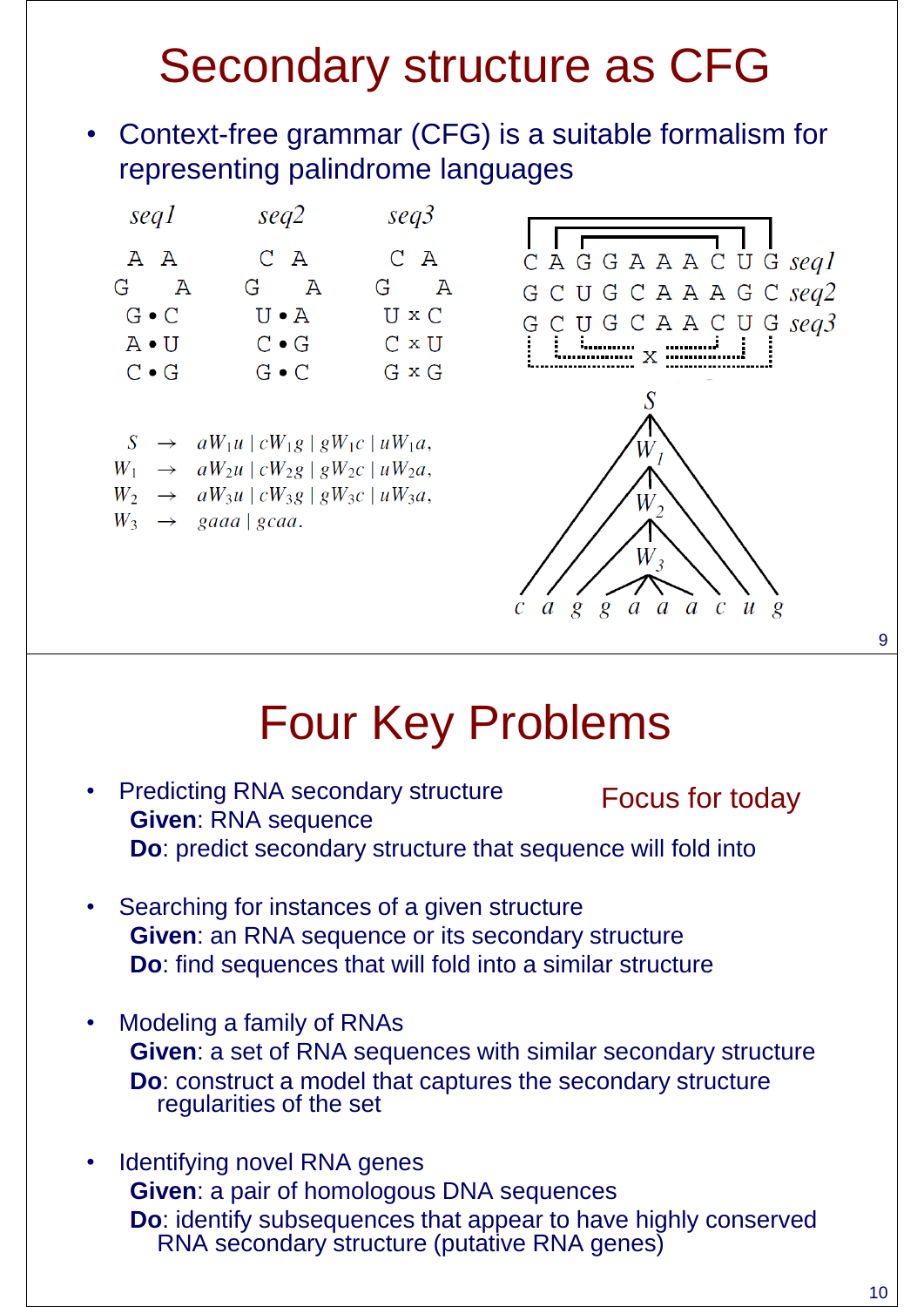# RNA Folding Assumption

- Algorithms we'll consider assume that base pairings do not cross
- For base-paired positions *i, i'* and *j, j'*, with  $i < i'$ and *j < j'*, we must have either
	- $i < i' < j' < j'$  or  $j < j' < i < i'$  (not nested)



*i i' j j'*

- $i < j < j' < i'$  or  $j < i < i' < j'$  (nested)
- Can't have  $i < j < i' < j'$  or  $j < i < j' < i'$

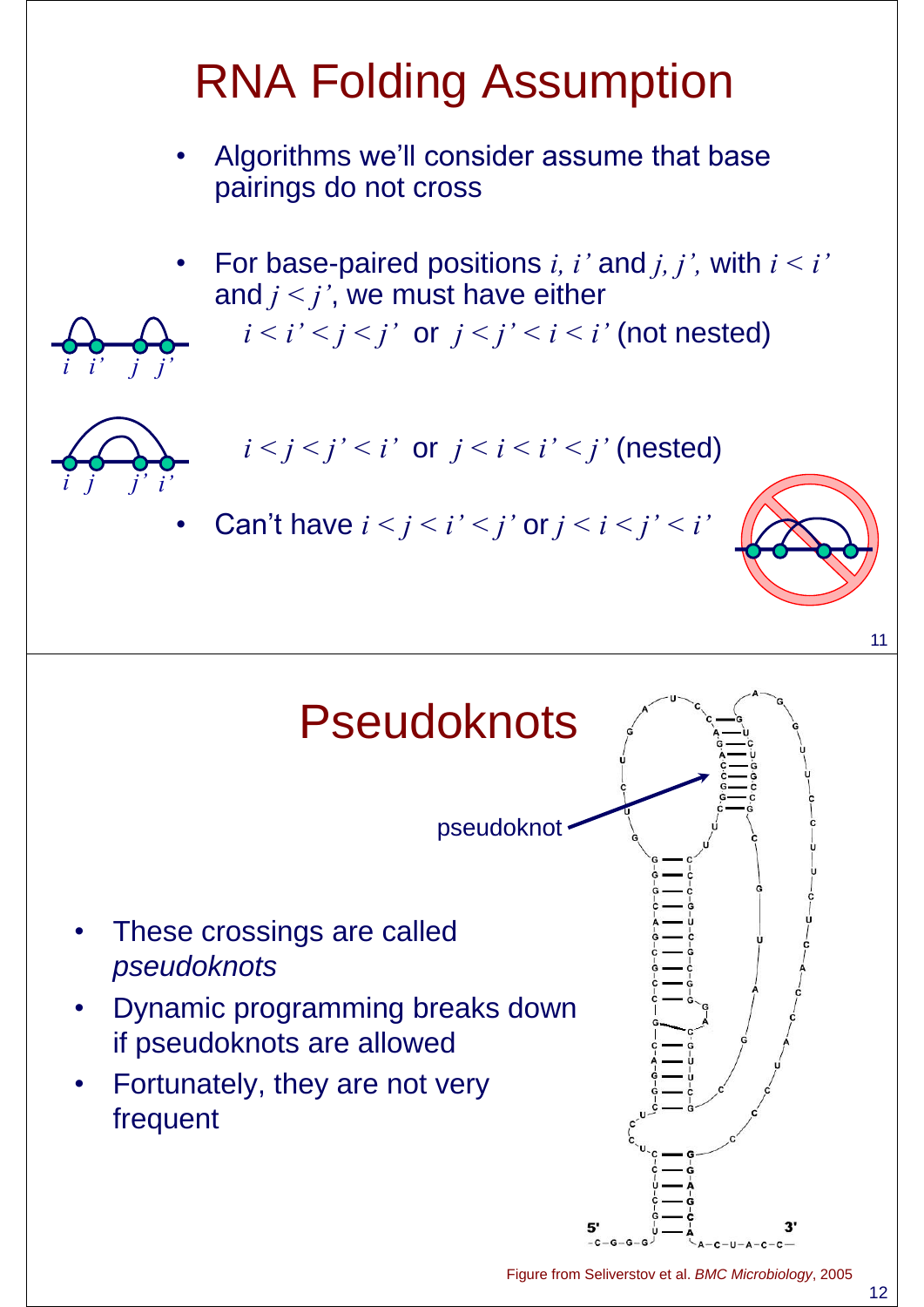#### Simplest RNA Secondary Structure Task

#### Given:

- An RNA sequence
- The constraint that pseudoknots are not allowed

Do:

– Find a secondary structure for the RNA that maximizes the number of base pairing positions

### Predicting RNA Secondary Structure: the Nussinov Algorithm

[Nussinov et al., *SIAM Journal of Applied Mathematics* 1978]

Key idea:

- Do this using dynamic programming
	- start with small subsequences
	- progressively work to larger ones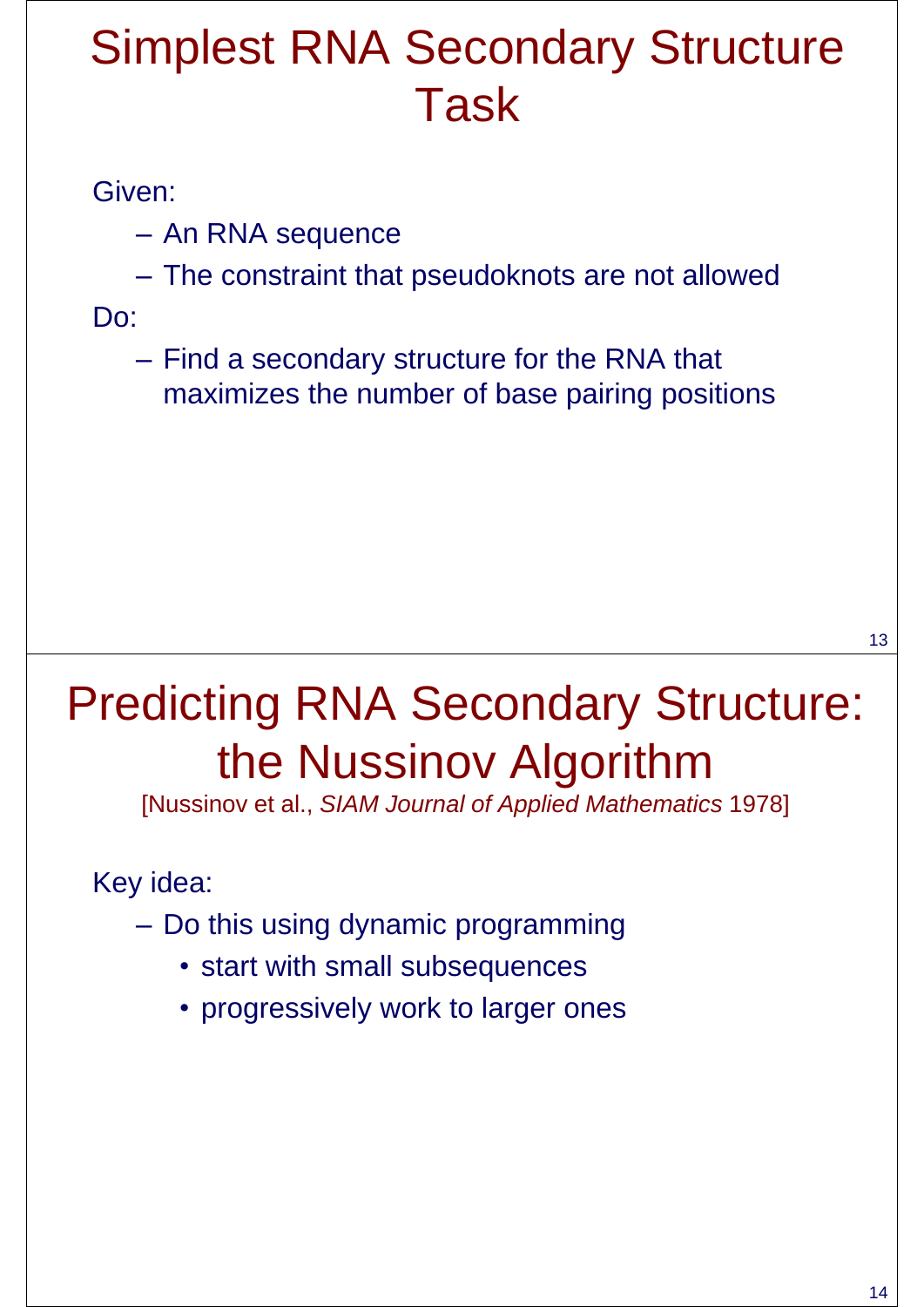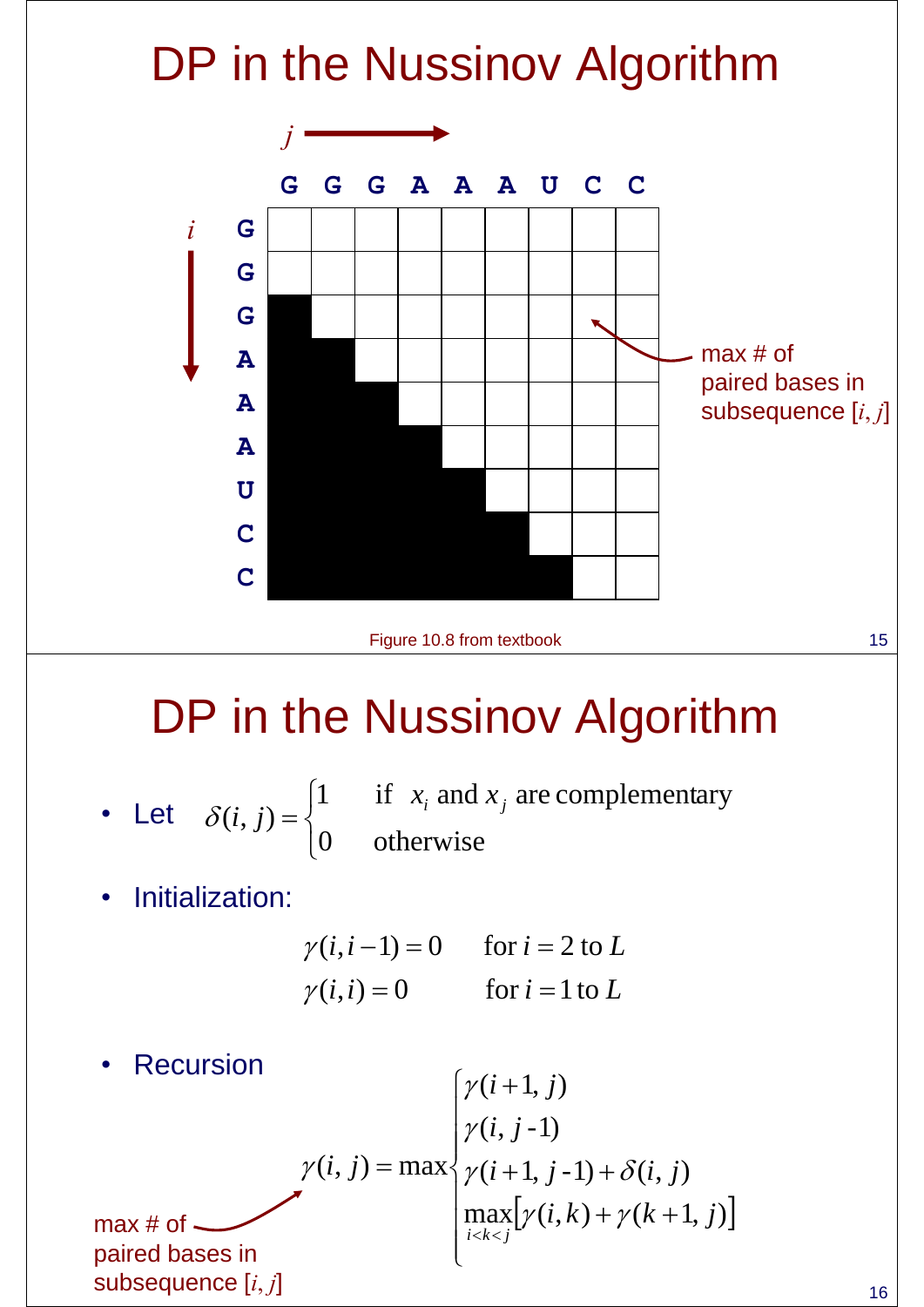## Nussinov Algorithm Traceback

 break  $\text{push }(i,k)$ push  $(k+1, j)$ else for  $k = i + 1$  to  $j-1$ : if  $\gamma(i, k) + \gamma(k+1, j) = \gamma(i, j)$ <br>push  $(k + 1, j)$  $\text{push}(i+1, j-1)$ record *i*, *j* base pair else if  $\gamma(i+1, j-1) + \delta(i, j) = \gamma(i, j)$ <br>record *i*, *j* base pair else if  $\gamma(i, j-1) = \gamma(i, j)$  push  $(i, j-1)$ else if  $\gamma(i+1, j) = \gamma(i, j)$  push  $(i+1, j)$ pop  $(i,j)$ <br>if  $i \ge j$  continue repeat until stack is empty  $\mathsf{push}(1, L)$  onto stack  $pop(i,j)$ 

# Predicting RNA Secondary Structure by Energy Minimization

- It's naïve to predict folding just by maximizing the number of base pairs
- However, we can generalize the key recurrence relation so that we're minimizing free energy instead

$$
E(i, j) = min \begin{cases} E(i+1, j) \\ E(i, j-1) \\ \min_{i < k < j} [E(i, k) + E(k+1, j)] \\ P(i, j) \longleftarrow \text{case that } i \text{ and } j \\ \text{are base paired} \end{cases}
$$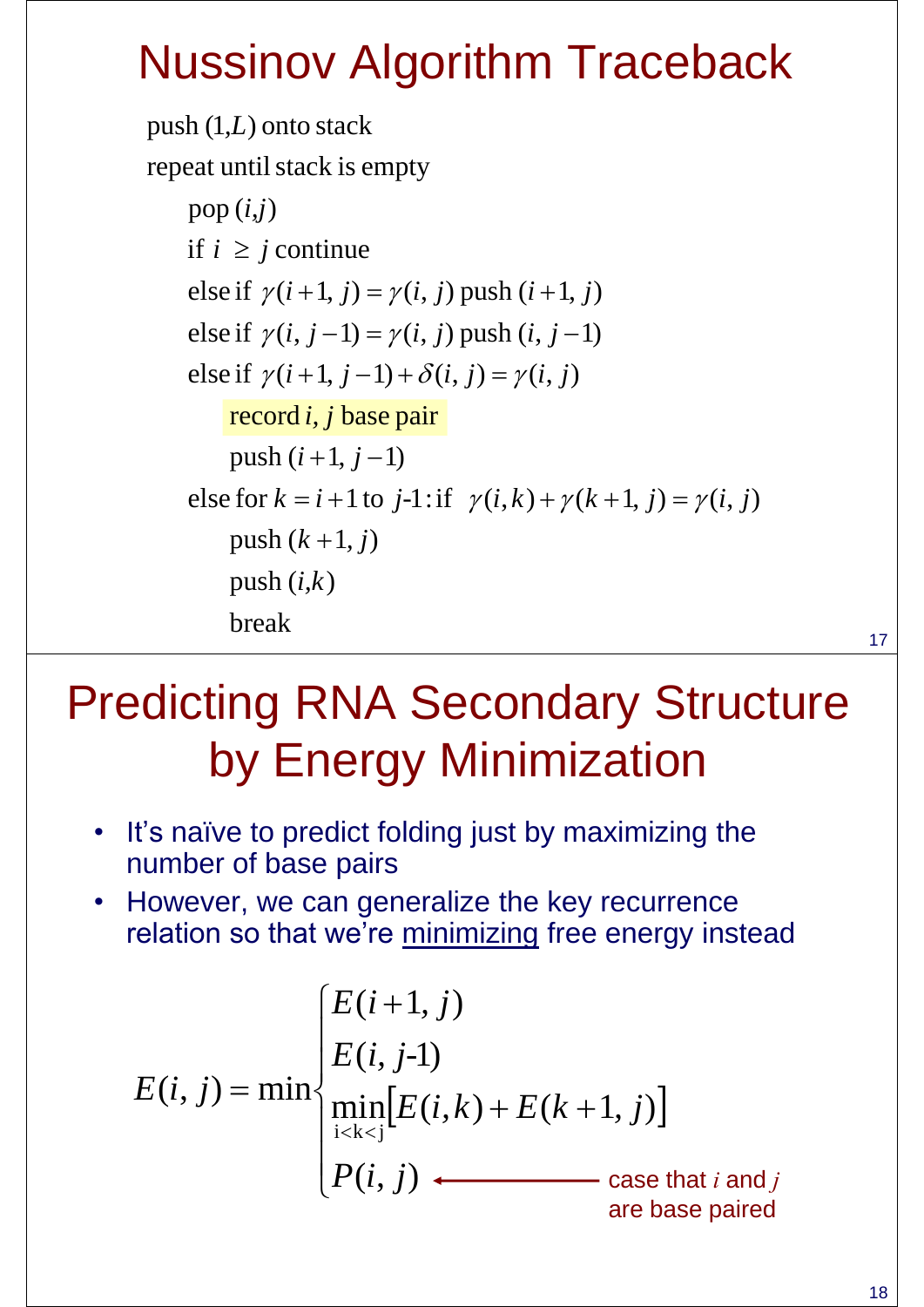### Predicting RNA Secondary Structure by Energy Minimization

• A sophisticated program, such as Mfold [Zuker et al.], can take into account free energy of the "local environment" of [*i, j*]

$$
\alpha(i, j) + \text{LoopEnergy}(j - i - 1)
$$
\n
$$
\alpha(i, j) + \text{StackingEnergy}(i, j, i + 1, j - 1) + P(i + 1, j - 1)
$$
\n
$$
\min_{k \ge 1} [\alpha(i, j) + \text{BulgeEnergy}(k) + P(i + k + 1, j - 1)]
$$
\n
$$
P(i, j) = \min \{ \min_{k \ge 1} [\alpha(i, j) + \text{BulgeEnergy}(k) + P(i + 1, j - k - 1)]
$$
\n
$$
\min_{k, l \ge 1} [\alpha(i, j) + \text{LoopEnergy}(k + l) + P(i + k + 1, j - l - 1)]
$$
\n
$$
\min_{j > k > i} [\alpha(i, j) + E(i + 1, k) + E(k + 1, j - 1)]
$$

#### Predicting RNA Secondary Structure by Energy Minimization